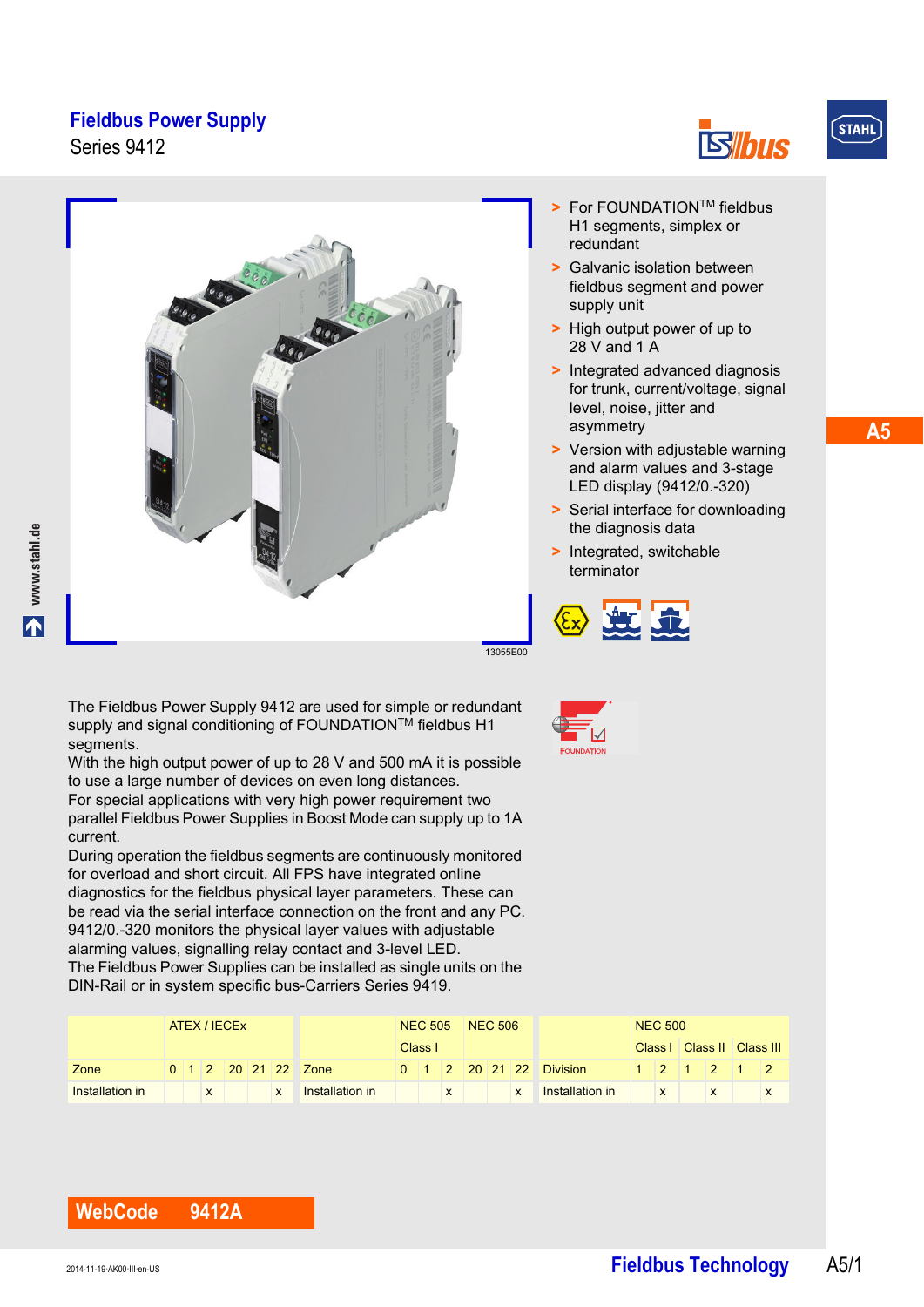Series 9412



| <b>Selection Table</b>                          |                       |                                                                                                  |                                                                    |                                                                    |                 |                       |             |         |     |                 |  |  |  |  |
|-------------------------------------------------|-----------------------|--------------------------------------------------------------------------------------------------|--------------------------------------------------------------------|--------------------------------------------------------------------|-----------------|-----------------------|-------------|---------|-----|-----------------|--|--|--|--|
| <b>Version</b>                                  | <b>Segment supply</b> |                                                                                                  | <b>Description</b>                                                 |                                                                    |                 | Order number          |             |         |     |                 |  |  |  |  |
|                                                 | Output voltage        | <b>Output current</b>                                                                            |                                                                    |                                                                    |                 |                       |             |         |     |                 |  |  |  |  |
| Fieldbus power                                  | $\geq$ 28 V DC        | 500 mA                                                                                           | fieldbus power supply and diagnostics                              |                                                                    |                 | 9412/00-310-11s       |             |         |     |                 |  |  |  |  |
| supply                                          |                       |                                                                                                  | fieldbus power supply, diagnostics and<br>adjustable warning level |                                                                    |                 | $9412/00 - 320 - 11s$ |             |         |     |                 |  |  |  |  |
|                                                 | $\geq 15$ V DC        | 500 mA                                                                                           | fieldbus power supply and diagnostics                              |                                                                    |                 | 9412/01-310-11s       |             |         |     |                 |  |  |  |  |
|                                                 |                       |                                                                                                  | fieldbus power supply, diagnostics and<br>adjustable warning level |                                                                    | 9412/01-320-11s |                       |             |         |     |                 |  |  |  |  |
|                                                 | $\geq$ 21.4 V DC      | 500 mA                                                                                           | fieldbus power supply and diagnostics                              |                                                                    |                 | 9412/02-310-11s       |             |         |     |                 |  |  |  |  |
|                                                 |                       |                                                                                                  |                                                                    | fieldbus power supply, diagnostics and<br>adjustable warning level |                 |                       |             |         |     | 9412/02-320-11s |  |  |  |  |
| <b>Explosion Protection</b>                     |                       |                                                                                                  |                                                                    |                                                                    |                 |                       |             |         |     |                 |  |  |  |  |
| Global (IECEx)                                  |                       |                                                                                                  |                                                                    |                                                                    |                 |                       |             |         |     |                 |  |  |  |  |
| Gas                                             |                       | <b>IECEX BVS 09.0043X</b>                                                                        |                                                                    |                                                                    |                 |                       |             |         |     |                 |  |  |  |  |
|                                                 |                       | Ex nA nC IIC T4 Gc                                                                               |                                                                    |                                                                    |                 |                       |             |         |     |                 |  |  |  |  |
| Europe (ATEX)<br>Gas                            |                       |                                                                                                  |                                                                    |                                                                    |                 |                       |             |         |     |                 |  |  |  |  |
|                                                 |                       | <b>BVS 09 ATEX E 099 X</b><br><b>&amp; II 3 G Ex nA nC IIC T4 Gc</b>                             |                                                                    |                                                                    |                 |                       |             |         |     |                 |  |  |  |  |
| <b>Certifications and certificates</b>          |                       |                                                                                                  |                                                                    |                                                                    |                 |                       |             |         |     |                 |  |  |  |  |
| Certificates                                    |                       | IECEx, ATEX, Canada (cFM), Kazakhstan (TR), Russia (TR), Serbia (IZP), USA (FM),<br>Belarus (TR) |                                                                    |                                                                    |                 |                       |             |         |     |                 |  |  |  |  |
| Ship approval                                   | <b>DNV</b>            |                                                                                                  |                                                                    |                                                                    |                 |                       |             |         |     |                 |  |  |  |  |
| <b>Further parameters</b>                       |                       |                                                                                                  |                                                                    |                                                                    |                 |                       |             |         |     |                 |  |  |  |  |
| Installation                                    |                       | Zone 2, safe area                                                                                |                                                                    |                                                                    |                 |                       |             |         |     |                 |  |  |  |  |
| <b>Technical Data</b>                           |                       |                                                                                                  |                                                                    |                                                                    |                 |                       |             |         |     |                 |  |  |  |  |
| <b>Auxiliary power</b>                          |                       |                                                                                                  |                                                                    |                                                                    |                 |                       |             |         |     |                 |  |  |  |  |
| Nominal voltage                                 | 24 V DC               |                                                                                                  |                                                                    |                                                                    |                 |                       |             |         |     |                 |  |  |  |  |
| Voltage range                                   |                       | 18  32 V<br>9412/01                                                                              |                                                                    |                                                                    |                 |                       |             |         |     |                 |  |  |  |  |
| <b>Electrical Data</b>                          |                       |                                                                                                  | 9412/00                                                            |                                                                    | 9412/02         |                       |             |         |     |                 |  |  |  |  |
|                                                 |                       | Supply voltage [V]                                                                               | 18<br>24<br>970<br>730                                             | 32<br>550                                                          | 18<br>560       | 24<br>425             | 32<br>325   | 18      | 24  | 32              |  |  |  |  |
|                                                 |                       | Current consumption [mA]                                                                         | 3.21<br>3.27<br>3.35<br>2.33<br>2.45                               |                                                                    |                 |                       |             | 760     | 570 | 435             |  |  |  |  |
|                                                 |                       | 2.73<br>2.73<br>2.97<br>Power dissipation [W]<br>2.65                                            |                                                                    |                                                                    |                 |                       |             |         |     |                 |  |  |  |  |
| Operation indication                            |                       | all data at max. output current / output voltage<br>LED green "PWR"                              |                                                                    |                                                                    |                 |                       |             |         |     |                 |  |  |  |  |
| Polarity reversal                               |                       | yes                                                                                              |                                                                    |                                                                    |                 |                       |             |         |     |                 |  |  |  |  |
| protection                                      |                       |                                                                                                  |                                                                    |                                                                    |                 |                       |             |         |     |                 |  |  |  |  |
| <b>Galvanic separation</b>                      |                       |                                                                                                  |                                                                    |                                                                    |                 |                       |             |         |     |                 |  |  |  |  |
| Fieldbus to power supply                        |                       | 250 V AC eff.                                                                                    |                                                                    |                                                                    |                 |                       |             |         |     |                 |  |  |  |  |
| <b>Fieldbus</b>                                 |                       |                                                                                                  |                                                                    |                                                                    |                 |                       |             |         |     |                 |  |  |  |  |
| Specification                                   |                       | IEC 61158-2, FOUNDATION™ fieldbus H1 FF-831                                                      |                                                                    |                                                                    |                 |                       |             |         |     |                 |  |  |  |  |
| EOL resistor                                    |                       | integrated, switchable                                                                           |                                                                    |                                                                    |                 |                       |             |         |     |                 |  |  |  |  |
| <b>Segment supply</b><br><b>Electrical Data</b> |                       |                                                                                                  | 9412/00                                                            |                                                                    | 9412/01         |                       |             | 9412/02 |     |                 |  |  |  |  |
|                                                 |                       | Output voltage [V DC]                                                                            | $\geq 28$                                                          |                                                                    | $\geq 15$       |                       | $\geq 21.4$ |         |     |                 |  |  |  |  |
|                                                 |                       | ic voltage limit U <sub>o</sub> / V <sub>oc</sub> [V]                                            | 30.4                                                               |                                                                    | 17.3            |                       |             | 23.7    |     |                 |  |  |  |  |
|                                                 |                       | (ic acc. to EN 60079-11:2007)                                                                    |                                                                    |                                                                    |                 |                       |             |         |     |                 |  |  |  |  |
| Output current                                  |                       |                                                                                                  |                                                                    |                                                                    |                 |                       |             |         |     |                 |  |  |  |  |
| Simplex mode                                    |                       | 10  500 mA                                                                                       |                                                                    |                                                                    |                 |                       |             |         |     |                 |  |  |  |  |
| Redundant mode                                  |                       | 10  500 mA (= $2 \times 250$ mA in redundant operation $2 \times 9412$ )                         |                                                                    |                                                                    |                 |                       |             |         |     |                 |  |  |  |  |
| Boost mode                                      |                       | 10 mA  1 A (= 2 x 500 mA in parallel operation 2 x 9412)                                         |                                                                    |                                                                    |                 |                       |             |         |     |                 |  |  |  |  |
| Overload                                        |                       | 500  540 mA                                                                                      |                                                                    |                                                                    |                 |                       |             |         |     |                 |  |  |  |  |
| Short-circuit current                           |                       | $\leq$ 0 mA (output switched off)                                                                |                                                                    |                                                                    |                 |                       |             |         |     |                 |  |  |  |  |
| Residual ripple                                 |                       | $\leq$ Corresponds to chapter 22.6.2 of IEC 61158-2                                              |                                                                    |                                                                    |                 |                       |             |         |     |                 |  |  |  |  |
| Indication                                      |                       | LED yellow "SEG" (flashes in case of overload and short-circuit)                                 |                                                                    |                                                                    |                 |                       |             |         |     |                 |  |  |  |  |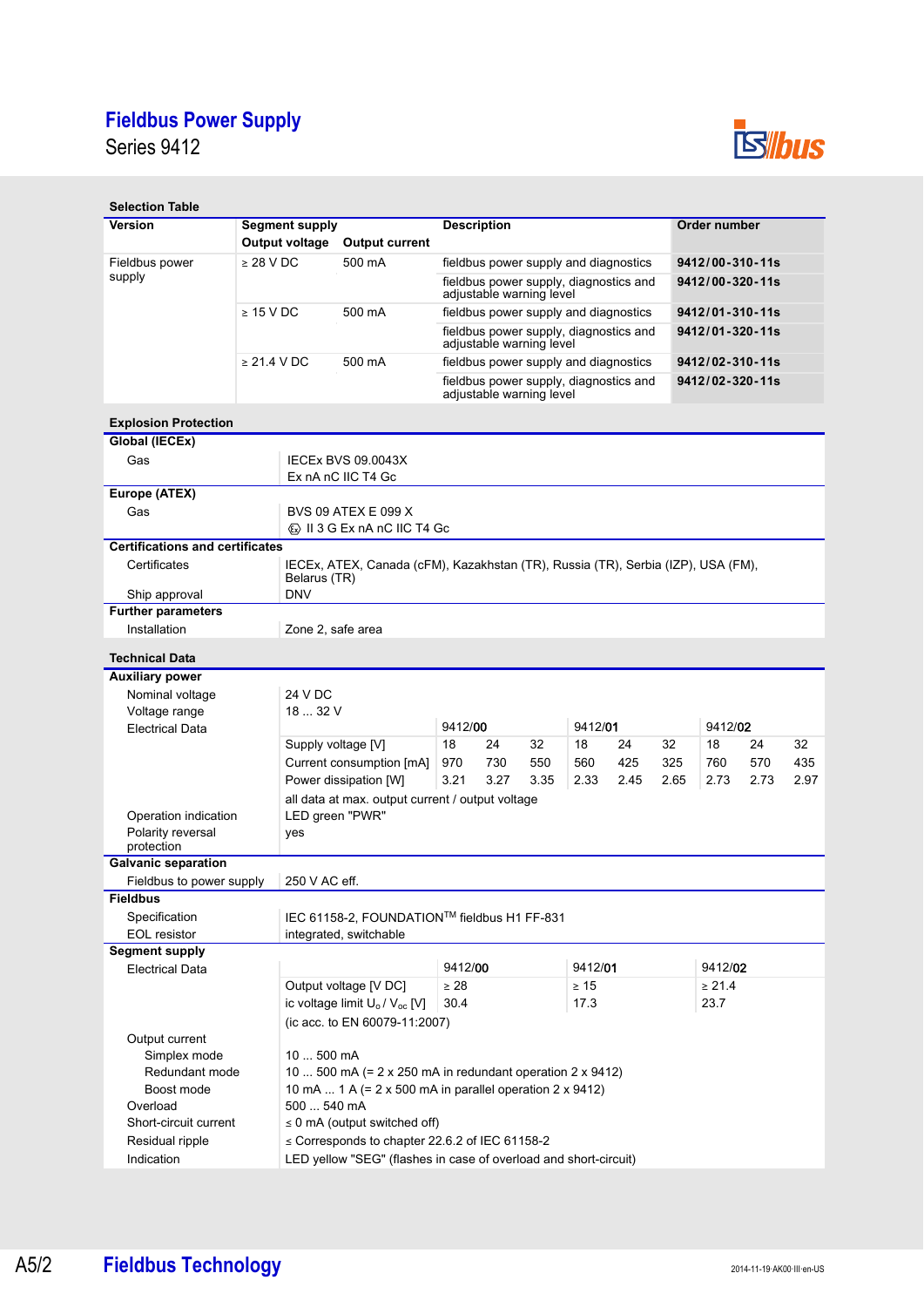Series 9412





#### **Technical Data Diagnostics** Supply error  $\sim$  18 V Fault detection 9412/0.-310-11s: overload and short circuit 9412/0.-320-11s: overload, short circuit and Physical Layer values: trunk voltage/current, signal level, noise, jitter, unbalance Segment error Overload: > 500 mA (output active) Short circuit: > 540 mA (output switched off) Error message relay contact (30 V DC / 100 mA) Fault indication 9412/0.-310-11s: LED red "ERR" flashes 9412/0.-320-11s: LED green "OK" for segment in set quality range LED yellow "WARN" for segment below set quality range LED rot "BAD" for segment outside specification Interface serial, front side (RS232) Electromagnetic compatibility Tested to the following standards and regulations: EN 61326 (IEC/EN 61000-4-1...6 and 11; EN 55022 class A); NAMUR NE21 **Ambient conditions** Ambient temperature  $-20$  ... +70 °C / -4 ... +158 °F (see manual for installation notes) Storage temperature  $-40$  ... +80 °C / -40 ... +176 °F  $< 95 %$ Relative humidity (no condensation) Connection diagram pac-Bus Diag  $24.4$  DC Diag  $\begin{array}{c} 24 \text{ V DC} \\ 24 \text{ V DC} \end{array}$ .<br>15 Red.2<br>14 Red.1  $\mathsf{S}$ bus-corrier 12537E00 Mechanical data Screw terminals Connection single-wire - rigid 0.2 ... 2.5 mm2 / 22 ... 12 AWG 0.2 ... 2.5 mm2 / 22 ... 12 AWG - flexible - flexible, terminal sleeves 0.25 ... 2.5 mm<sup>2</sup> / 22 ... 12 AWG (without / with plastic sleeving) Connection two wires - rigid 0.2 ... 1 mm<sup>2</sup> / 22 ... 16 AWG<br>0.2 ... 1.5 mm<sup>2</sup> / 22 ... 16 AWG<br>0.25 ... 1 mm<sup>2</sup> / 22 ... 16 AWG - flexible - flexible with terminal sleeves Weight approx. 0.135 kg / 0.298 lbs Assembly type on DIN rail acc. to EN 50022 (NS35/15; NS35/7.5) or on bus-Carrier Installation position Preferably vertical (see manual) Enclosure Type of Protection IP30 Terminal Type of Protection IP20 Enclosure material PA 6.6 V0Fire protection class (UL 94)